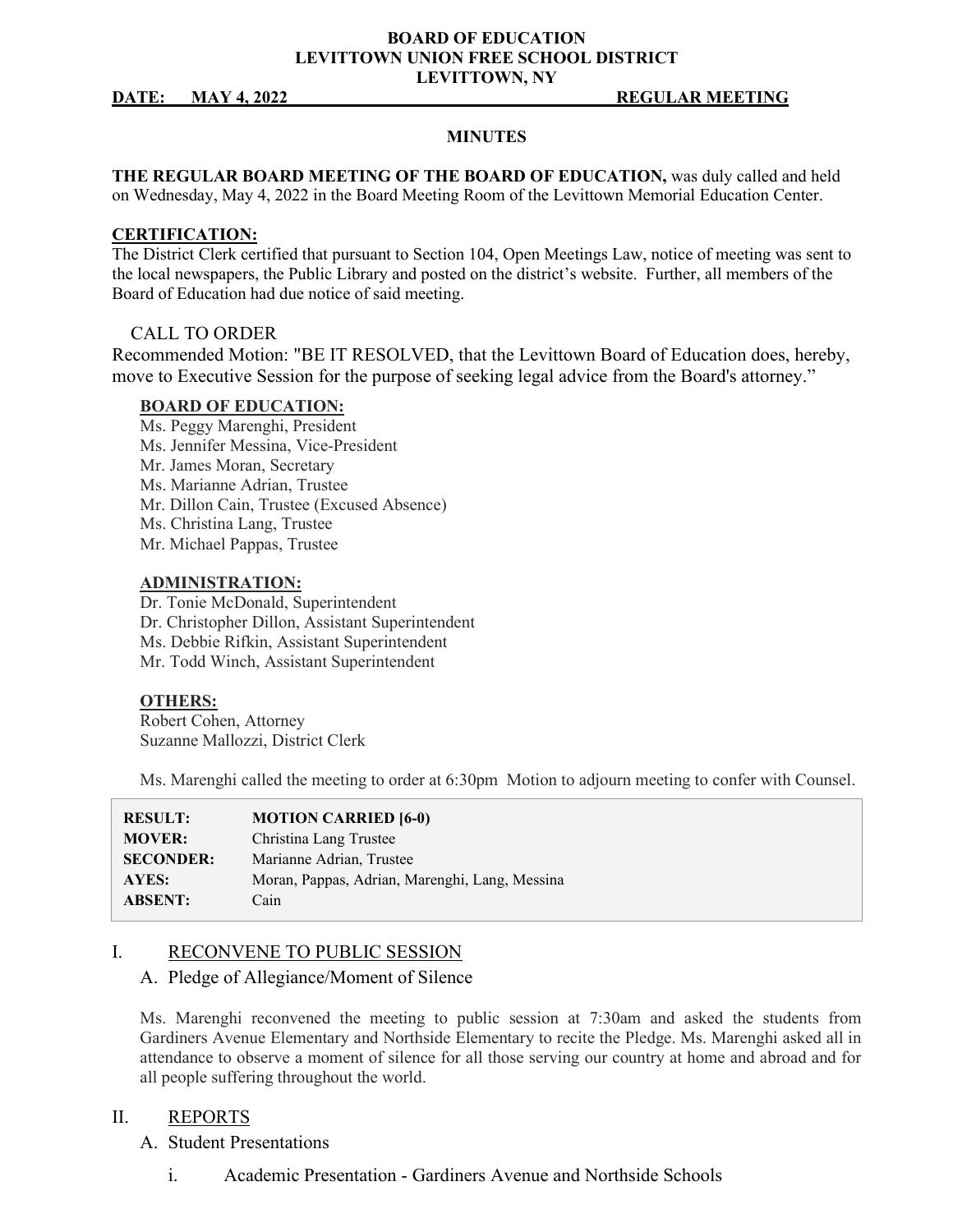# Page - 2

Students from Gardiners Avenue and Northside presented "Show Me The Money: A Lesson in Financial Literacy" stressing the importance of money management and learning about handling money at an early age. The students showcased their incredible ability to memorize parts of the presentation which was well received by all in attendance. Congratulations to Advisor Ms. Poulos and students Aldo Penaloza, Thomas Santosus, Kael Galvan, Julianna Gielarowski, Samantha Persaud & Kaelyn Ng from Gardiners and Advisor Ms. Nizinski and students Julia Calderon-Flores, Logan Estime, Liam Lahn, Harsimran Banga, Penelope Ebert and Ian Kang from Northside. Dr. McDonald and the Board thanked them for the presentation.

# B. Recognition

i. Art Display - Wisdom Lane School - Dr. McDonald asked all in attendance to admire the incredible artwork around the Large Board room and in the halls at Memorial done by the students of Wisdom Lane MS.

ii. Science Standouts - In Auditorium

Mr. Winch introduced Mr. McDermott who thanked the Science Research Teachers at the following schools for their tireless work and support of their students: Dr. Friedman and Mr. Zausin from MacArthur, Gerar Marzigliano from Division, Douglas Neu and Paul Zaratin from Salk and Meghan Olsen from Wisdom Lane. In additiona, Mr. McDermott added the following: "The Science Olympiad team this year finished third overall in Nassau County and qualified for the state tournament in Syracuse where they went on to win medals in three events and finished 18<sup>th</sup> overall in NYS. State medals were won by Meaghan Campbell and Ryan Leek in Ornothology, Catherine Purirojejananon and Kevin Tierney in Dynamic Planet, and Catherine Purirojejananon and Maida Ghali in Code Busters. I want to congratulate the team on being the most successful Science Olympiad Team at Salk ever:

| Ryan Leek                 |
|---------------------------|
| Kaelyn MacDougall         |
| Isaac Martinez            |
| Ramon Martinez            |
| Liam Morria               |
| Catherine Purirojejananon |
| Nicholas Sanchez          |
| Kevin Tierney             |
|                           |

Mr. McDermott mentioned that Ms. Olsen could not attend tonight due to illness but "I would still like to recognize her for her efforts with the Science Research program at Wisdom Lane. The Science Olympiad team this year finished first overall in Nassau County, and qualified for the State tournament in Syracuse for the  $18<sup>th</sup>$  year in a row where they went on to win medals in four events and finish  $20<sup>th</sup>$  overall. State medals were won by Robert Martinez and Nish Keer in Rocks and Minerals, Taranpreet Rathor & Helen Salib in Storm the Castle, and Ashley Agatepand & Nish Keer in Mousetrap Vehicle and Dynamic Planet. Nish Keer won three state medals including two first places, which I believe is a Wisdom record. I want to congratulate the entire team on being the only Wisdom Lane team to ever finish first in Nassau Country:

Ashley Agatep Hayley Pedrick Agampreet Baidwan Kiera Quigley Jefferson Beiener Taranpreet Rathor Riley Cunningham **Mackenzie Restivo** Mackenzie Restivo Joseph Gallo Helen Salib Robert Martinez III and the contract of the contract of the Lillian Velez

Nish Keer Shruthikalim Veeravalli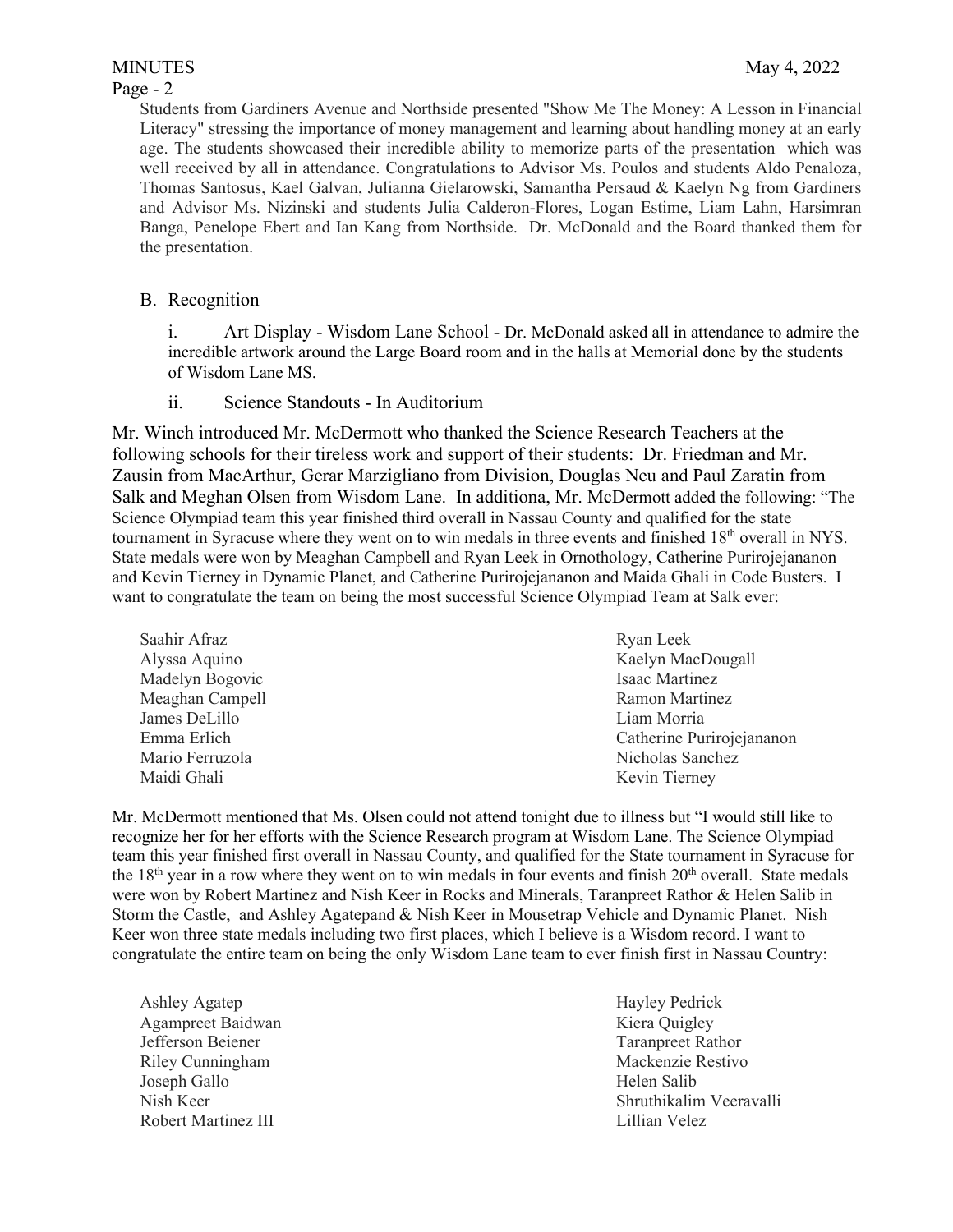Page - 3

Mr. Marzigliano was unable to attend tonight due to illness, but Mr. McDermott recognized him for his efforts with the Division Avenue Science Research Program: "The Division Avenue High School Science Olympiad team in the Levittown Public School District earned their best score ever with 97 points at the Nassau East Regional, earning them third place and their 14th consecutive trip to the State Finals.Led by President Matthew Chiu, the Science Olympiad team earned medals in 20 out of 23 events. All 15 students on the team earned a medal in at least one event, a first for the Division team. The team continued their winning ways earning medal in four events at the state level. Matt Chiu and Karan Shah for Trajectory and Wifi Lab, Gary Nepravishta and Grace Lim for Bridge, and Akash Veeravalli and Chris Evans for Wright Stuff

| Matt Chiu          |
|--------------------|
| Karan Shah         |
| Aakash Veervavalli |
| Guruansh Kohli     |
| Gary Nepravishta   |
| Yasseen Bayoumy    |
| Chris Evans        |
| Daniel Collins     |
| Cole Stellman      |
| Ronan Postance     |
|                    |

Mr. McDermott acknowledge Mr. Zausin and Dr. Friedman, inviting them to recognize the accomplishments accomplishments of the MacArthur Science Students. In preparing for tonight's presentation I read through all the press releases on the school website . MacArthur boasts multiple students published this year, as well as wins in various competitions such as Chemagination and Exloravsion. Additionally, multiple students were accepted to prestigious research programs.

| Summer Looney  | Lindsey Barr |
|----------------|--------------|
| Erin Lung      | Mia Frattura |
| Matthew LaSusa |              |

All honorees were presented with a certificates by the District.

#### iii. Musical Standouts - In Auditorium

A presentation in the Auditorium began with Mr. Winch congratulating the Music Standout students throughout the District. "Tonight we are proud to recognize our music standouts. As you know, the last several years have not been traditional school years due to COVID, and this has also led to a modification in the selection process of music standouts, so we are thrilled to honor the following students for their excellence in music. This comes on the same day that we were notified that the Levittown Schools District was re-designated as a Best Community for Music Education district for 2022 by the National Association of Music Merchants. As with all other student recognitions, we are proud of their efforts as well as the efforts of their families and teachers who make it possible. Let's give a round of applause for those who help support our students in their passion for music every day."

# **NMEA All County Selectees:**

### **Abbey Lane Elementary School**

Morgan Kelly - Violin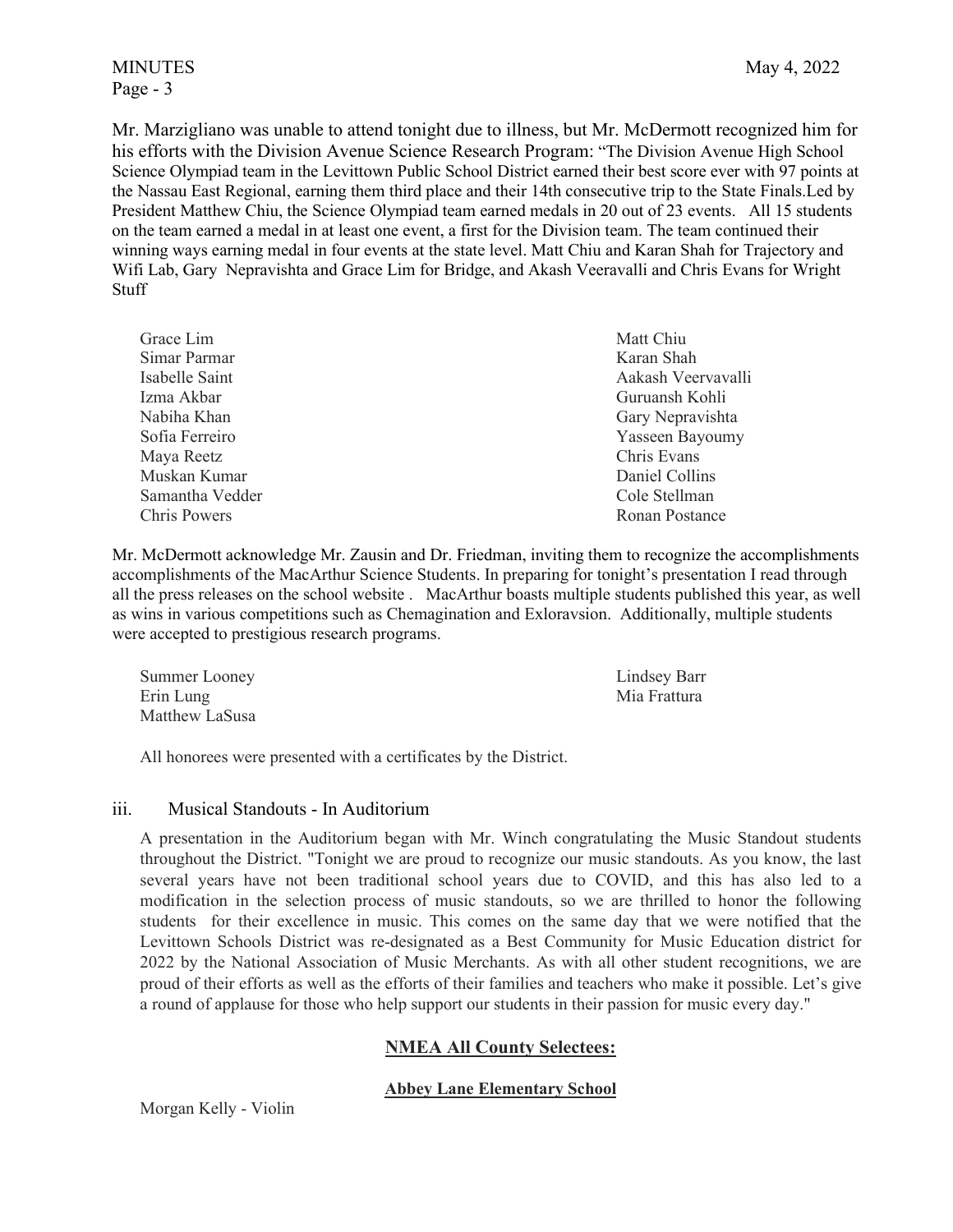#### **Gardiners Avenue Elementary School**

Evangeline Morrison - Vocal Soprano Devyn Morris - Flute Holly Zolla - Vocal Soprano Maria Giusto - Flute Lola Kean - Vocal Soprano George Hakim - Trumpet Samantha Terracciano - Vocal Soprano **Erin Anderson** – Bb Clarinet Brynn Lemaire - Flute Hari Lee - Flute Frank Carbonell - Trumpet Sophia DePasquale - Violin

# **Division Avenue HS**

Alejandro Castano - Cello

# **NMEA All State Alternate**

### **MacArthur High School**

Eunice Lee - Cello

# **LI String Festival Association Selectees:**

# **Gardiners Avenue Elementary School**

Katherine Tymecki - Double Bass Skyler Untener - Cello Brianna Peduzzi - Violin and a control brooke Untener - Cello Cara Campell – Cello Holly Zolla - Viola

### **Salk Middle School**

Sofia Di Pasquale - Violin **Evan Murphy – Violin** Evan Murphy – Violin Giavanna Riker - Violin **Felicia Garramone - Cello** Gianna Vu - Violin **Meaghan Campbell - Cello** Catherine Purirojejananon Samantha LaMantia - Viola Kate Steigleider - Double Bass **Iris Chowdhury - Violin** Paul Silva - Double Bass

# **MacArthur High School**

Sarah Finger – Violin Emma Mignone - Violin Benjamin Campbell – Cello Joshua Mendives - Viola

### iv. Tenure Recognition - In Auditorium

The following teachers were awarded tenure, which is defined by the District as "an individual receiving a probationary appointment as a classroom teacher of building principal must receive annual composite or overall APPR ratings of "Highly Effective" or "Effective" in at least three of the four preceding years.

### **Abbey Lane Elementary School**

Jennifer Clarke - Social Worker Brea Nelson – Teaching Assistant Marissa Hall - Reading Teacher Bridgette Macaluso – Teaching Assistant

### **Division Avenue High School**

Ivana Fuentes - Foreign Language Teacher Kelsey McLaughlin - Psychologist Allison Hinke - Social Worker

Alexandra Euler - Science Teacher Gregory Larkin – Special Education Teacher Jaclyn Giudice - Assistant Principal John Towers – Director of Math & Business

### **East Broadway Elementary School**

Laura Nizinski Dauila - Elementary

Danielle Bantileskas - Social Worker Maryanne Greco – Teaching Assistant Carri DaRin - Reading Teacher Nichole Fischetto – Elementary Teacher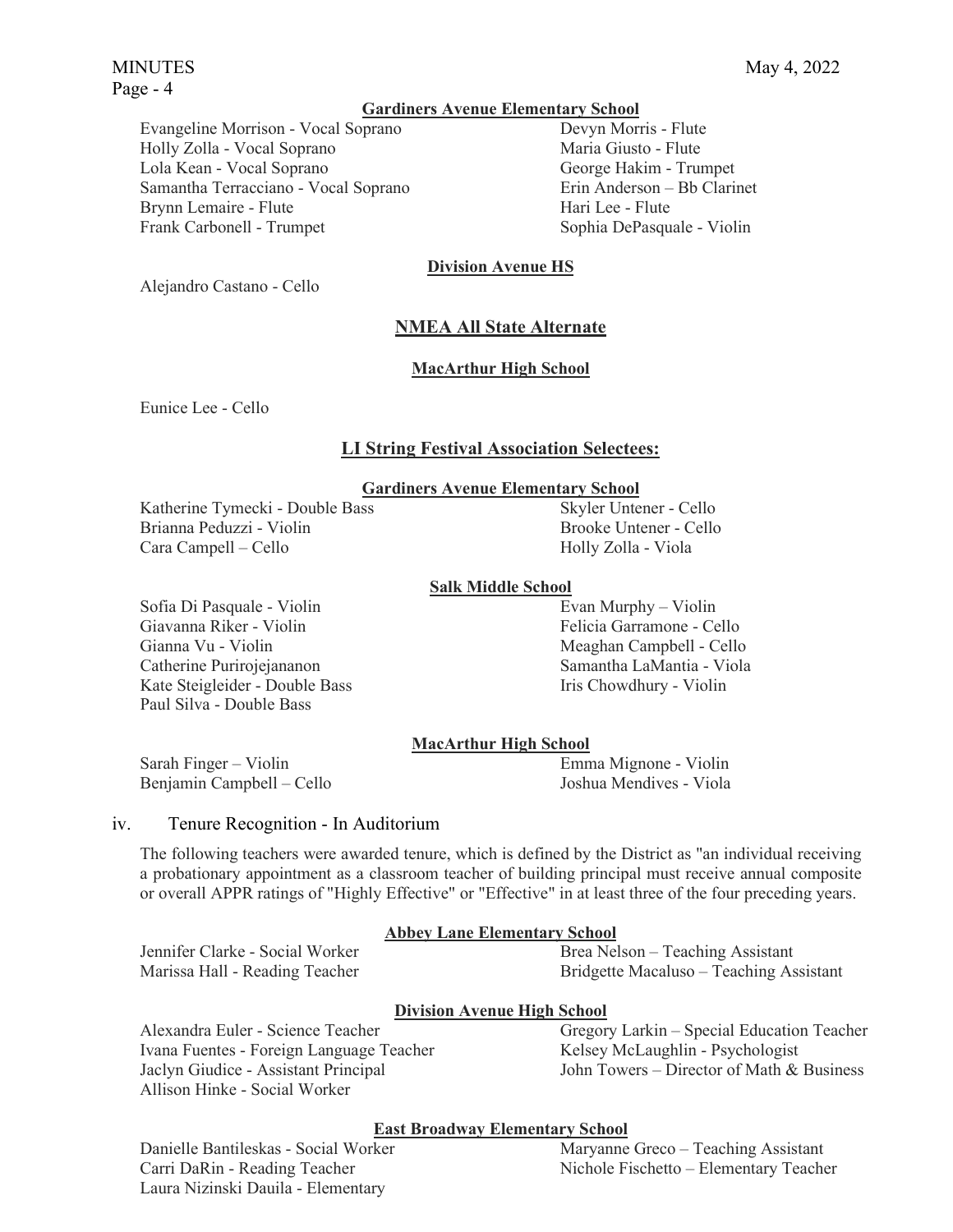### **Gardiners Avenue Elementary School**

Jennifer Engel - Reading Teacher Matt Nobile – Music Teacher Kara Grace Fichtelman - Social Worker

# Dyanne Case - Assistant Principal Robyn Marie Genovese – Teaching Assistant

# **Lee Road Elementary School**

Helen Papayannakos - Music Teacher

Jennifer Lores - Elementary Trina Vrachnas – Elementary Teacher Brittany Musante – Elementary and Kimberly Vitacco – Reading Teacher

#### **Levittown Memorial Education Center**

Dr. Susan Farber - Director of Pupil Services Michael Gibbone - Chairperson - I.T. Dawn Wang - Assistant Director of Special Education

#### **MacArthur High School**

Sherice Naimool-Chadee – ESL Helen Russo - Family & Consumer Science.

#### **Northside Elementary School**

Dyanne Case - Assistant Principal Christopher Pappas – Elementary Teacher Kaitlyn Lombardo - Elementary Teacher Samantha Romano – Social Worker Melissa Nunes - Special Education

#### **Salk Middle School**

Amanda Farina – ENL **Nicole Paul – Teaching Assistant** Catina Martinez - Teaching Assistant Danielle Sorrentino – Music Teacher Amy O'Grady - Assistant Principal Nicole Paul - Teaching Assistant

#### **Wisdom Lane Middle School**

Meghan Mastronardi - Elementary Teacher

#### C. Superintendent

- 1. Comments and Reports NONE
- 2. Follow-up to Prior Public Be Heard Questions NONE
- 3. Follow-up to Board Questions NONE
- D. Board of Education
	- 1. Comments and Reports NONE
	- 2. Correspondence NONE

#### III. BUDGET HEARING/PUBLIC BE HEARD

There were no Public Be Heard speakers.

Dr. Dillon discussed the Budget breakdown indicating a 2.95% budget increase for the 2022-2023 school year. The budget newsletter has been sent home as required by law. Dr. Dillon reminded everyone that these budget items will be up for a vote on May 17, 2022, voting hours are 7am-8pm at Division Avenue HS, East Broadway Elementary School, Gardiners Avenue Elementary School and Levittown Memorial Education Center.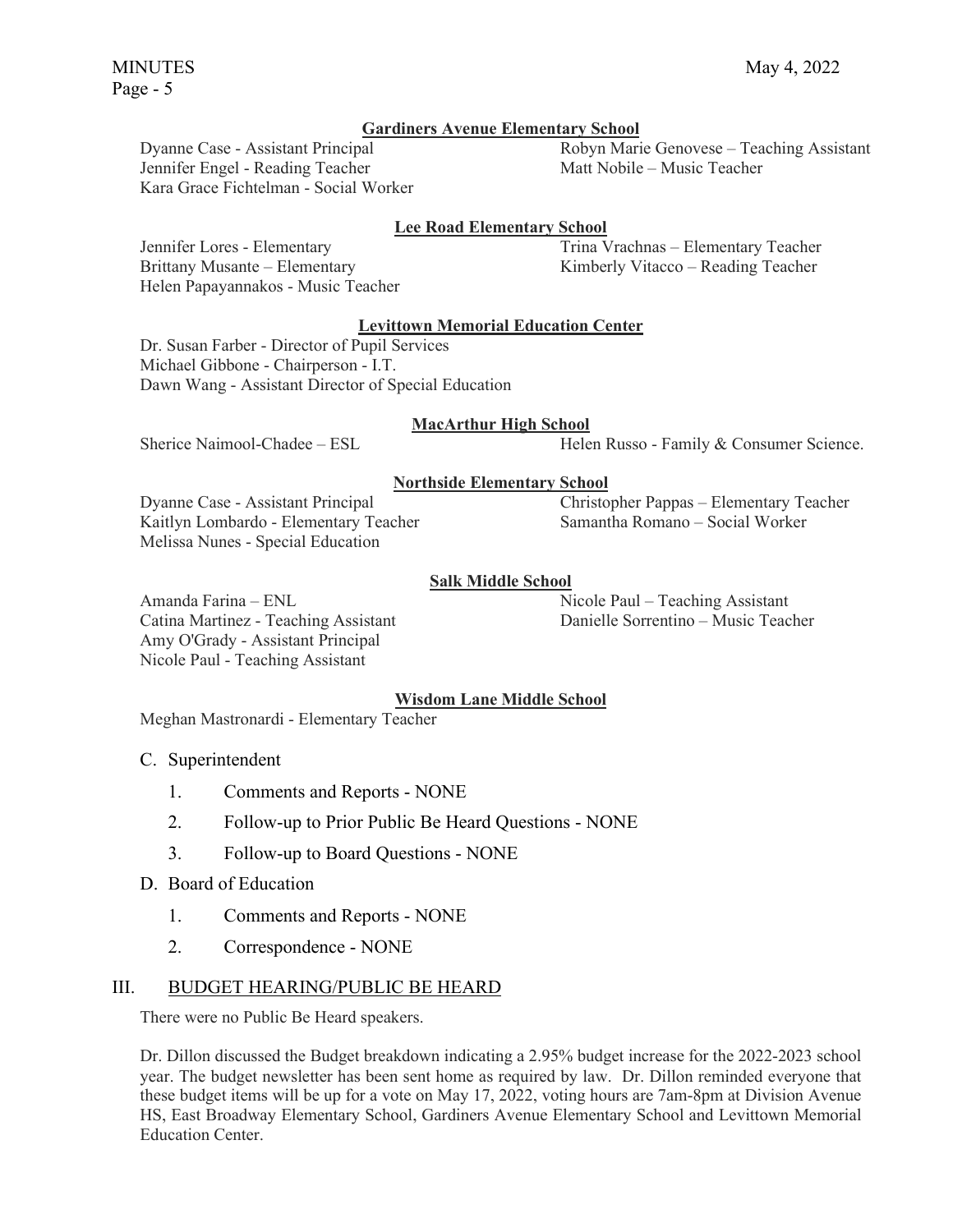# Page - 6

Dr. McDonald thanked Dr. Dillon and his Business Office staff for their hard work in putting together the budget. Mr. Pappas noted that the Dr. Dillon made the budget very clear and easy to read. The Board of Education concurred.

# IV. CONSENT AGENDA

# 1. Minutes - Approval of Minutes RESOLUTION # 21-22-612

Recommended Motion: "Make the necessary corrections and move the approval of the minutes of the April 26 regular meeting."

| <b>RESULT:</b>   | <b>MOTION CARRIED [6-0]</b>                    |
|------------------|------------------------------------------------|
| <b>MOVER:</b>    | Michael Pappas, Trustee                        |
| <b>SECONDER:</b> | Marianne Adrian, Trustee                       |
| AYES:            | Moran, Pappas, Adrian, Marenghi, Lang, Messina |
| <b>ABSENT:</b>   | Cain                                           |

# 2. Business Office Reports RESOLUTION # 21-22-613

Recommended Motion: "RESOLVED, that the Levittown Board of Education does, hereby, accept the following reports from the Business Office:

- Appropriation and Revenue Reports for the period  $7/1/21$  to  $3/31/22$
- Trial Balance Reports for the period  $7/1/21$  to  $3/31/22$
- Treasurers Reports for the months ending March 2022
- Credit card statement for period ending  $4/6/22$ "

| <b>RESULT:</b>   | <b>MOTION CARRIED [6-0]</b>                    |
|------------------|------------------------------------------------|
| <b>MOVER:</b>    | Michael Pappas, Trustee                        |
| <b>SECONDER:</b> | Marianne Adrian, Trustee                       |
| AYES:            | Moran, Pappas, Adrian, Marenghi, Lang, Messina |
| <b>ABSENT:</b>   | Cain                                           |

3. Budget Transfers RESOLUTION # 21-22-614

Recommended Motion: "WHEREAS, in compliance with New York State Government Accounting practices, the attached budget transfer has been prepared and recommended by the Assistant Superintendent for Business and Finance,

| <b>Code</b>       | <b>Code Description</b>         | <b>Amount From</b> | <b>Amount To</b> |
|-------------------|---------------------------------|--------------------|------------------|
| 1621.1670.00.1610 | Maintenance Summer Workers Sal  | \$40,000           |                  |
| 1420.4000.00.0000 | <b>General Counsel Expenses</b> |                    | \$40,000         |

*Reason: To cover legal expenses.* 

NOW, THEREFORE, BE IT RESOLVED, that the Levittown Board of Education does, hereby, approve the attached budget transfer."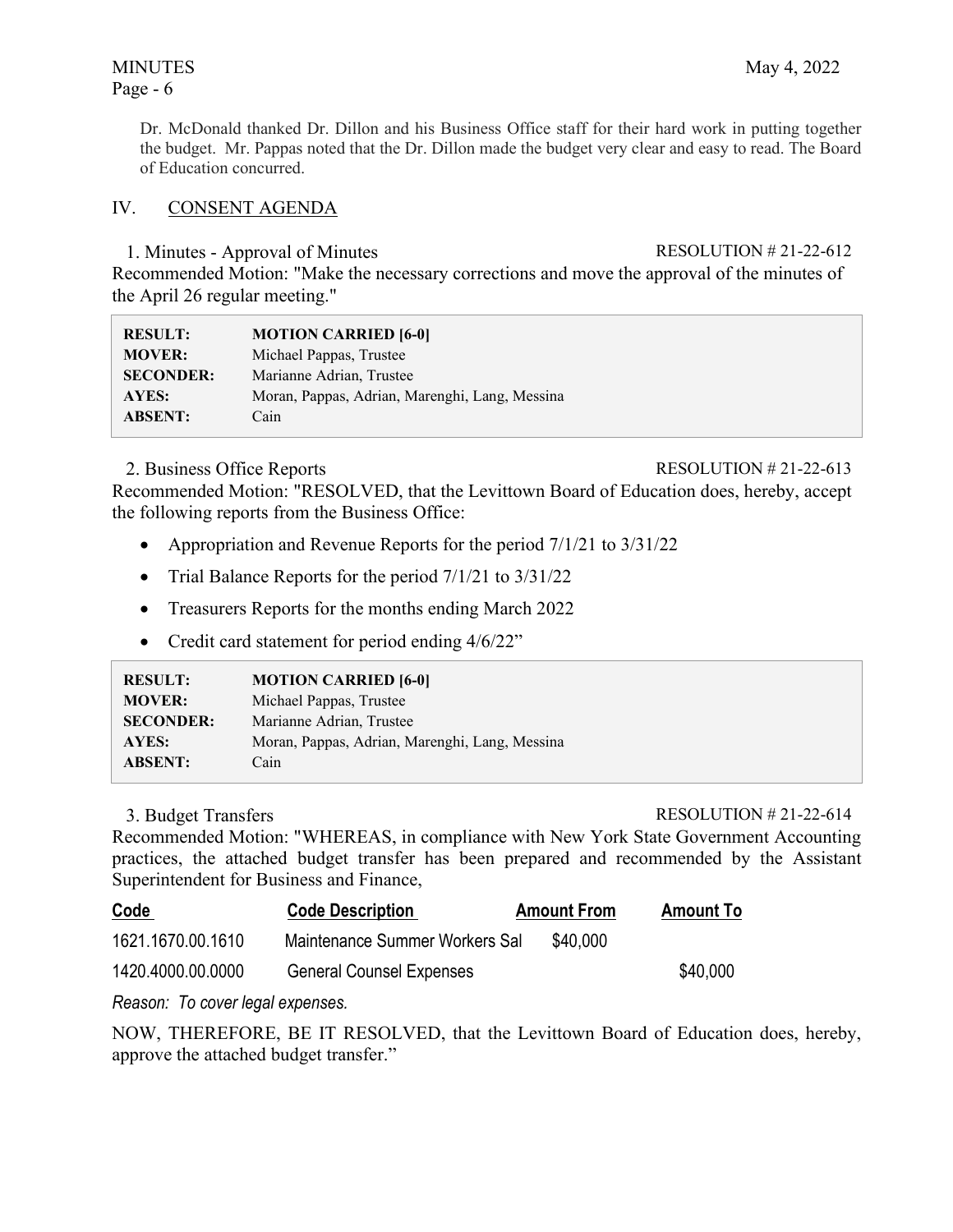| <b>RESULT:</b>   | <b>MOTION CARRIED [6-0]</b>                    |
|------------------|------------------------------------------------|
| <b>MOVER:</b>    | Michael Pappas, Trustee                        |
| <b>SECONDER:</b> | Marianne Adrian, Trustee                       |
| <b>AYES:</b>     | Moran, Pappas, Adrian, Marenghi, Lang, Messina |
| <b>ABSENT:</b>   | Cain                                           |

4. Contract for Prom Venue - Division Avenue Senior Prom RESOLUTION #21-22-615 Recommended Motion: "RESOLVED, that the Board of Education does, hereby, approve the attached contract with the Crest Hollow Country Club as the venue for the Division Avenue High School Senior Prom on June 9, 2023.

BE IT FURTHER RESOLVED, that the President of the Board of Education is, hereby, authorized to execute the contracts."

| <b>RESULT:</b>   | <b>MOTION CARRIED [6-0]</b>                    |
|------------------|------------------------------------------------|
| <b>MOVER:</b>    | Michael Pappas, Trustee                        |
| <b>SECONDER:</b> | Marianne Adrian, Trustee                       |
| AYES:            | Moran, Pappas, Adrian, Marenghi, Lang, Messina |
| <b>ABSENT:</b>   | Cain                                           |

5. Contract for Prom Venue - Division Avenue Junior Prom RESOLUTION # 21-22-616 Recommended Motion: "RESOLVED, that the Board of Education does, hereby, approve the attached contract with the Verdi's Of Westbury as the venue for the Division Avenue High School Junior Prom on April 1, 2023.

BE IT FURTHER RESOLVED, that the President of the Board of Education is, hereby, authorized to execute the contracts."

| <b>RESULT:</b>   | <b>MOTION CARRIED [6-0]</b>                    |
|------------------|------------------------------------------------|
| <b>MOVER:</b>    | Michael Pappas, Trustee                        |
| <b>SECONDER:</b> | Marianne Adrian, Trustee                       |
| AYES:            | Moran, Pappas, Adrian, Marenghi, Lang, Messina |
| <b>ABSENT:</b>   | Cain                                           |

6. Uncharted Learning NFP RESOLUTION # 21-22-617

Recommended Motion: "RESOLVED, that the Levittown Board of Education does, hereby, enter into an agreement with Uncharted Learning NFP for an educational business study program at the high schools from  $7/1/22$  through 6/30/24."

| <b>RESULT:</b>   | <b>MOTION CARRIED [6-0]</b>                    |
|------------------|------------------------------------------------|
| <b>MOVER:</b>    | Michael Pappas, Trustee                        |
| <b>SECONDER:</b> | Marianne Adrian, Trustee                       |
| AYES:            | Moran, Pappas, Adrian, Marenghi, Lang, Messina |
| <b>ABSENT:</b>   | Cain                                           |

7. Out of District Contracts for Health and Welfare Services RESOLUTION # 21-22-618 Recommended Motion: "RESOLVED, that the Levittown Board of Education does, hereby, approve the attached contract between the Levittown Public Schools and the following school districts to provide health and welfare services to students attending schools in these districts for the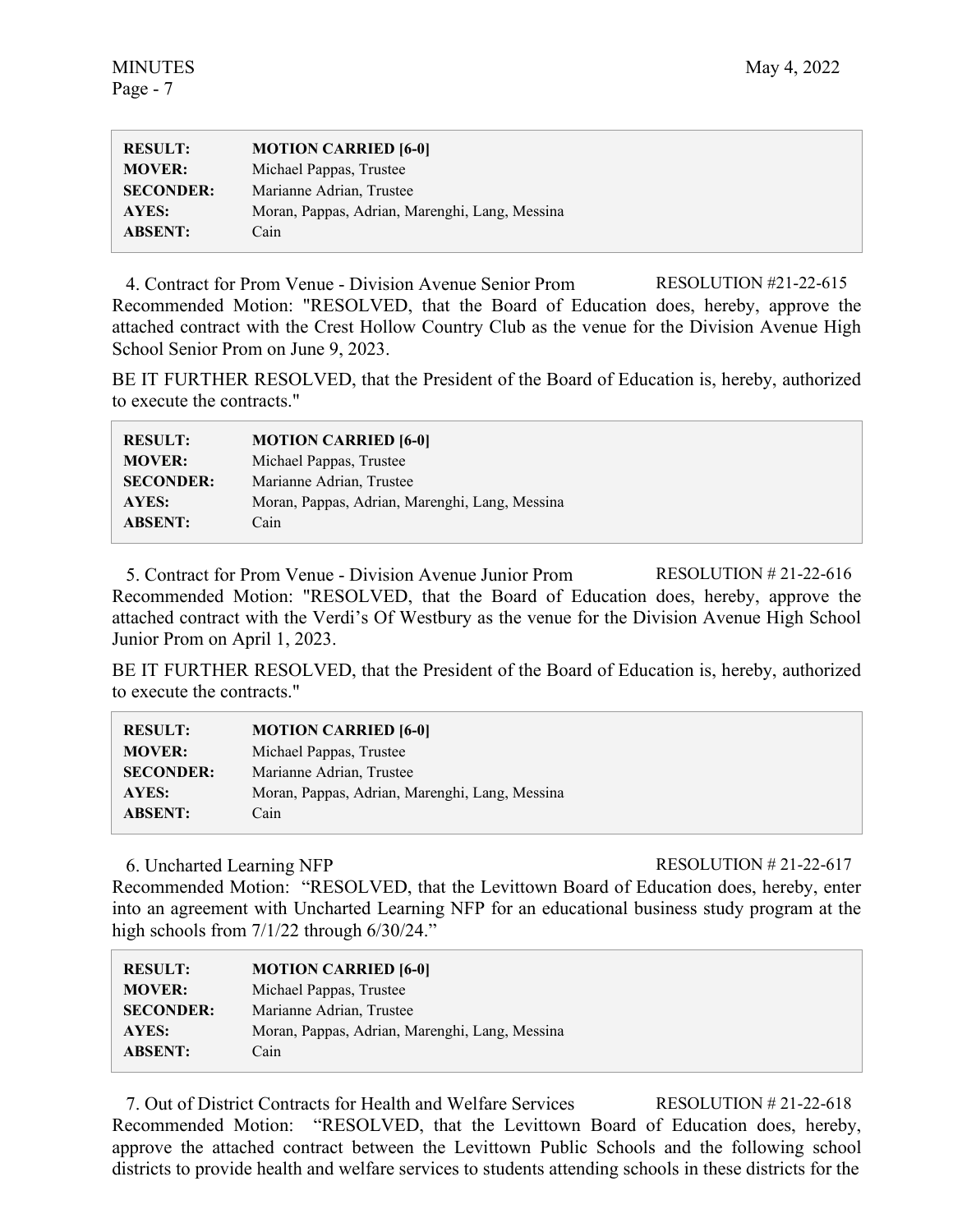2021-2022 school year:

- Garden City School District
- Floral Park Bellerose School District

BE IT FURTHER RESOLVED, that the Board of Education President is, hereby, authorized to execute these contracts."

| <b>RESULT:</b>   | <b>MOTION CARRIED [6-0)</b>                    |
|------------------|------------------------------------------------|
| <b>MOVER:</b>    | Michael Pappas, Trustee                        |
| <b>SECONDER:</b> | Marianne Adrian, Trustee                       |
| AYES:            | Moran, Pappas, Adrian, Marenghi, Lang, Messina |
| <b>ABSENT:</b>   | Cain                                           |

8. Special Education Contract RESOLUTION # 21-22-619

Recommended Motion: "RESOLVED, that the Levittown Board of Education does, hereby, approve the attached contract between the Levittown Public Schools and the following vendor to provide special education services as indicated:

• Green River Literacy

BE IT FURTHER RESOLVED that the Board of Education President is, hereby, authorized to execute this contract."

| <b>RESULT:</b>   | <b>MOTION CARRIED [6-0]</b>                    |
|------------------|------------------------------------------------|
| <b>MOVER:</b>    | Michael Pappas, Trustee                        |
| <b>SECONDER:</b> | Marianne Adrian, Trustee                       |
| AYES:            | Moran, Pappas, Adrian, Marenghi, Lang, Messina |
| <b>ABSENT:</b>   | Cain                                           |

### 9. Obsolete Equipment RESOLUTION #21-22-620

Recommended Motion: "RESOLVED, that the Levittown Board of Education does, hereby, declare the equipment on the attached list obsolete and that the items may be discarded and/or sold at the highest possible salvage value."

| <b>RESULT:</b>   | <b>MOTION CARRIED [6-0]</b>                    |
|------------------|------------------------------------------------|
| <b>MOVER:</b>    | Michael Pappas, Trustee                        |
| <b>SECONDER:</b> | Marianne Adrian, Trustee                       |
| AYES:            | Moran, Pappas, Adrian, Marenghi, Lang, Messina |
| <b>ABSENT:</b>   | Cain                                           |

10. Schedules RESOLUTION # 21-22-621

"RECOMMENDED MOTION: That the Levittown Board of Education does, hereby, approve the following schedules:

1001 "Resignations/Terminations, Certified Personnel"

- 1002 "Appointments, Non-Instructional Personnel"
- 1003 "Appointments, Administrators"

Ms. Lang moved to accept schedule 1003 as adjusted, seconded by Mr. Moran. Approved 6-0.